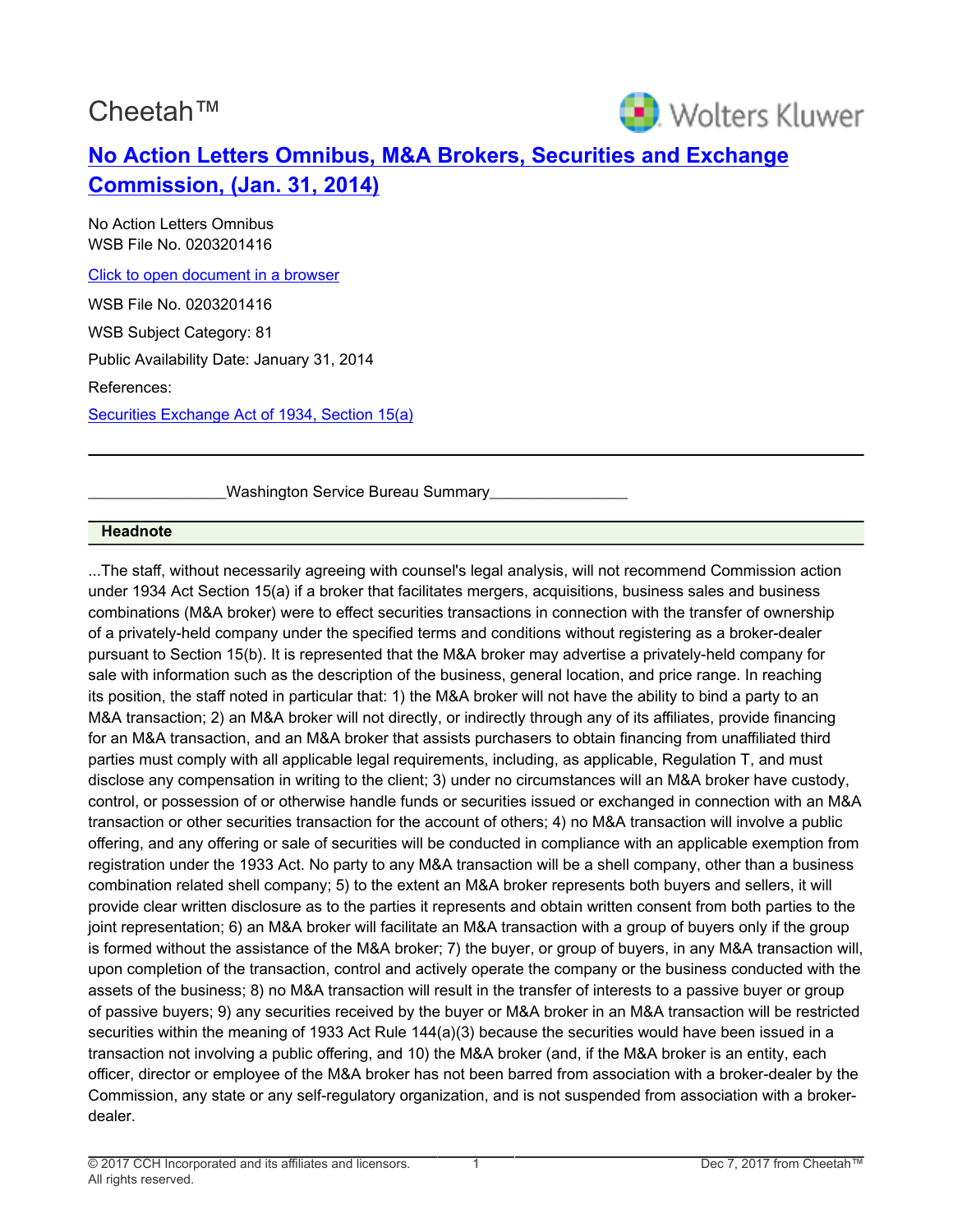## **[INQUIRY LETTER]**

Faith Colish, Carter Ledyard & Milburn LLP Martin A. Hewitt, Attorney at Law Eden L. Rohrer, Crowell & Moring LLP Linda Lerner, Crowell & Moring LLP Ethan L. Silver, Carter Ledyard & Milburn LLP Stacy E. Nathanson, Crowell & Moring LLP January 31, 2014 David W. Blass, Esq. Chief Counsel and Associate Director Division of Trading and Markets Securities and Exchange Commission 100 F Street, N.E. Washington, D.C. 20549

#### **Re:** *Request for No Action Letter - M&A Brokerage Activities*

Dear Mr. Blass:

We are writing to you on our own behalf as attorneys who have represented clients in connection with mergers and acquisitions and similar business brokerage transactions. We respectfully request assurance that the staff of the Division of Trading and Markets (the "Staff") of the Securities and Exchange Commission (the "Commission") will not recommend enforcement action to the Commission under Section 15(a) of the Securities Exchange Act of 1934 (the "Exchange Act") if a person were to engage in the activities described in this letter in connection with the purchase or sale of a privately-held company without registering as a broker-dealer pursuant to Section 15(b) of the Exchange Act.

## **Background**

<span id="page-1-1"></span><span id="page-1-0"></span>A long-standing issue in the area of broker-dealer regulation concerns the treatment of persons who help to facilitate the sale of operating businesses. For many years there was an open question as to whether a sale of all of or a controlling interest in a business was a securities transaction or effectively a sale of the assets of the company (and not a securities transaction). [\[1\]](#page-8-0) In *Landreth Timber Co.* v. *Landreth* [\[2\]](#page-8-1) (involving the transfer of 100% of the stock of a closely held corporation), and a companion case, *Gould v. Reufenacht* [\[3\]](#page-8-2) (involving the transfer of 50% of the stock of a closely held corporation), the U.S. Supreme Court answered the question definitively. The Court held that this type of transaction involves a sale of "securities" within the meaning of the Securities Act of 1933 (the "Securities Act") and the Exchange Act.

<span id="page-1-2"></span>As a result, a person that is in the business of effecting the sale of operating businesses through the sale of securities generally could be viewed as falling within the meaning of the term "broker" as defined in Section 3(a)(4) of the Exchange Act. Absent an exception or exemption, that person would be required to register as a

<span id="page-1-3"></span>broker-dealer pursuant to Section 15(a) of that Act and become a member of a self-regulatory organization. <sup>[\[4\]](#page-8-3)</sup> If, however, the transaction were structured as an asset sale and did not involve the sale of securities, a person could engage in the same types of "brokering" activities without registering as a broker-dealer.

This is an anomalous result, in that the transaction structure is generally determined based on accounting or tax considerations, rather than on the applicability of the federal securities laws to the transaction or the broker. Further, mergers, acquisitions, business sales, and business combinations (together, "M&A Transactions")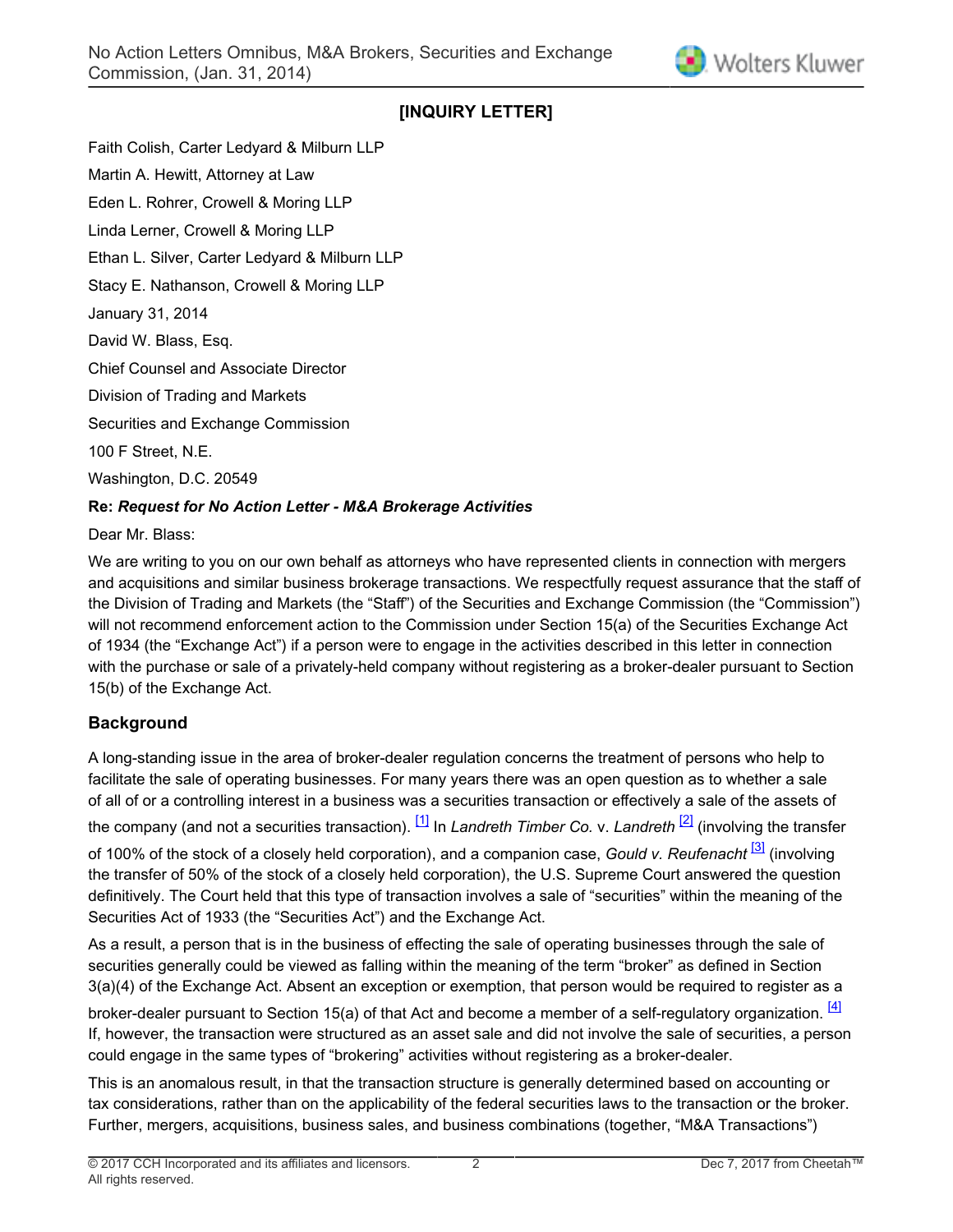between sellers and buyers of privately owned companies are qualitatively different in virtually every respect from traditional retail or institutional brokerage transactions. Most notably, the active role of the buyer and seller in an M&A Transaction distinguishes these transactions from the purchase and sale of securities by retail and other investors for passive investment purposes, which is appropriately effected through the services of a registered broker-dealer.

• A buyer that seeks to acquire control and operate all or part of a seller's business will want to conduct due diligence, often with the assistance of legal counsel, accountants, and other business consultants. Depending on the size of the transaction, a buyer may engage the services of an intermediary in connection with due diligence, valuation issues, structuring concerns and various business-related issues.

<span id="page-2-0"></span>• A seller, in turn, is also actively involved. The seller of a business may need to provide access to both current and historical business-related information. <sup>[\[5\]](#page-8-4)</sup> An intermediary also may assist a seller with, among other things, advice about potential buyers, valuation issues, due diligence, structuring concerns and various business-related issues.

The particular services to be provided by an intermediary will differ depending on the facts and circumstances of the particular M&A Transaction. There is no "one-size-fits-all" M&A Transaction template. Rather, there are a number of variables that can affect the structure, timing and ultimate outcome of an M&A Transaction. The terms and conditions of these transactions are typically subject to negotiation between the seller and buyer, and memorialized in a series of transaction-related agreements that may involve legal counsel, accountants, commercial bankers, and other business consultants for either or both of the parties.

Intermediaries in M&A Transactions can perform a valuable function in preserving and creating jobs, and maximizing shareholder value. They can assist buyers by, among other things, bringing potential acquisitions to their attention. They can benefit sellers as well by exposing their businesses to a wider range of potential purchasers than the seller itself might be able to identify. Such exposure can result in competing bids, thus assisting the seller to maximize the sale price and perhaps shortening the time to conclude a sale.

As the ABA Task Force on Private Placement Broker-Dealers noted in its 2005 Report, broker-dealer registration imposes significant costs, as well as a regulatory model that is not "right-sized" to accommodate the particular

<span id="page-2-1"></span>role played by these intermediaries.  $\frac{[6]}{[6]}$  $\frac{[6]}{[6]}$  $\frac{[6]}{[6]}$  The registration process is lengthy, and costs and fees, together with start-up and first-year expenses, including legal, accounting and operating costs, can equal several hundred thousand dollars. Persons effecting only one or several transactions a year simply cannot bear this financial burden. These firms do not hold customer funds or securities, and many merely introduce the parties to one other and transmit documents between the parties, not participating in structuring or negotiating these transactions or otherwise advising the parties. Both buyers and sellers in this type of transaction are typically represented by legal counsel who can assist with due diligence, draft the transaction documentation and advise their clients on structure, tax considerations and contractual provisions, and there are remedies, both contractual and by operation of law, that are available to the parties to these types of transactions.

For the reasons explained above, efforts should be made to expand, not contract, the number of persons who can provide this service. We believe that the active roles and business objectives of each seller and buyer, together with the nature of the underlying transactions and the availability of remedies, both contractual and by operation of law, provide significant protections for the parties, and so form a basis for relief for the intermediaries from the requirements and costs associated with registration as a broker-dealer under Section 15(b) of the Exchange Act. Moreover, we note that state securities and other laws regulate various aspects of these activities. [\[7\]](#page-8-6)

## <span id="page-2-2"></span>**Limitations on the Applicability of Relief under Current No-Action Letters**

The Staff has issued two letters providing limited relief in this area. *Country Business, Inc.* (SEC No-Action Letter, November 8, 2006) *("Country Business"),* and *International Business Exchange Corporation* (SEC No-Action Letter, December 12,1986) (individually, a "Letter", and collectively, the "Letters"). In *Country Business,*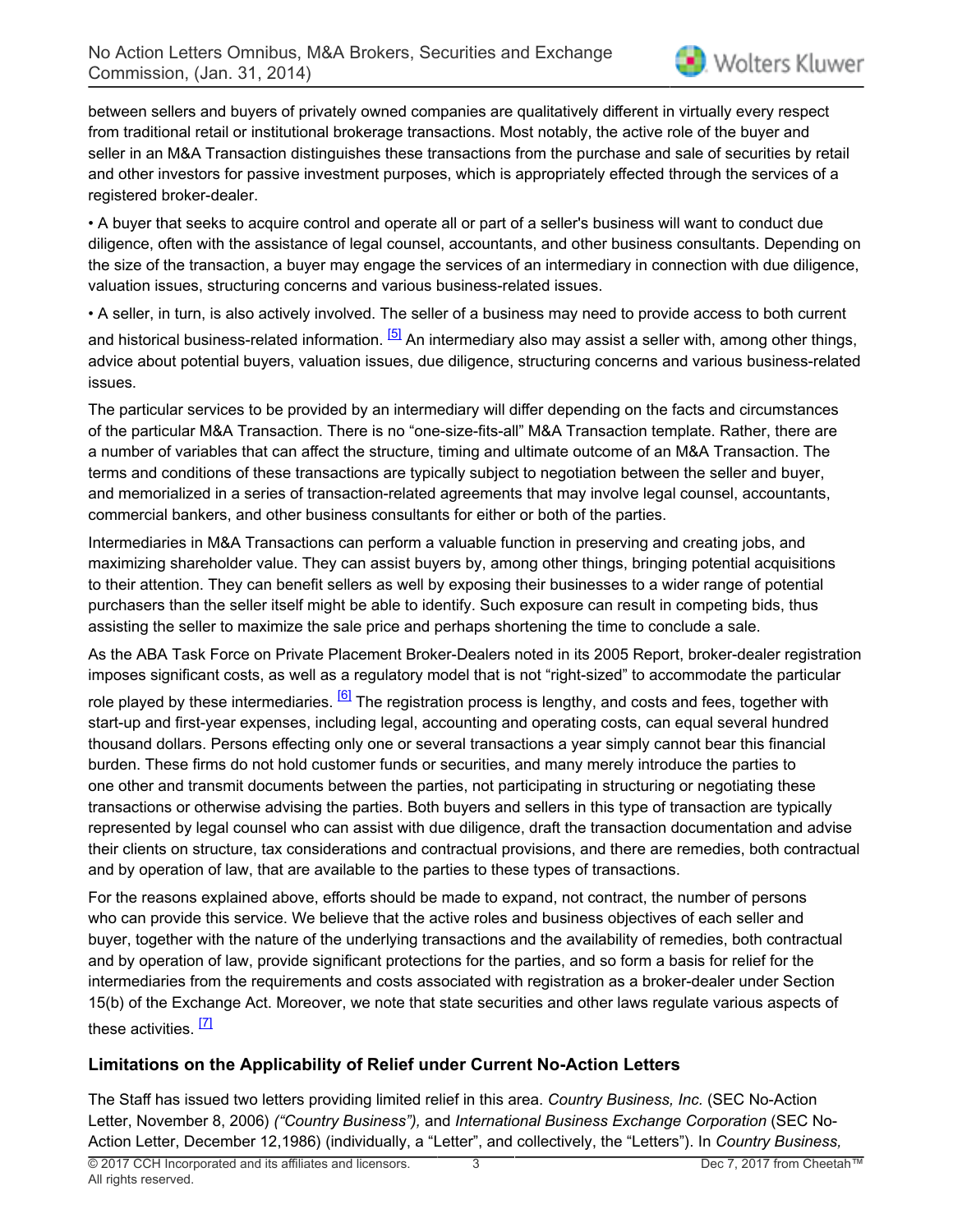the Staff agreed not to recommend enforcement action under Section 15(a) if Country Business engaged in certain limited activities without registering as a broker-dealer. The Staff based its relief on representations that:

(1) if a decision is made to effect the transaction by a sale of securities, Country Business would have a limited role in negotiations between the seller and potential purchasers or their representatives and would not have the power to bind either party in the transaction;

(2) the business represented by Country Business would be a going concern and not a "shell" organization;

(3) the selling company satisfies the size standards for a "small business" pursuant to the Small Business Size Regulations issued by the U.S. Small Business Administration;

(4) only assets would be advertised or otherwise offered for sale by Country Business;

(5) if the transaction is effected by means of securities, it would be a conveyance of 100% of the equity securities to a single purchaser or group of purchasers formed without the assistance of Country Business;

(6) Country Business would not advise the two parties whether to issue securities, or otherwise to effect the transfer of the business by means of securities, or assess the value of any securities sold (other than by valuing the assets of the business as a going concern);

(7) the compensation of Country Business would be determined prior to the decision on how to effect the sale of the business, would be a fixed fee, hourly fee, a commission, or a combination thereof, based upon the consideration received by the seller, regardless of the means used to effect the transaction and would not vary according to the form of conveyance *(i.e.,* securities rather than assets);

(8) the compensation of Country Business would be received in the form and at the times described below; and

(9) Country Business would not assist purchasers with obtaining financing, other than providing uncompensated introductions to third-party lenders or help with completing the paperwork associated with loan applications.

Significantly, *Country Business* permits the intermediary to receive transaction-based compensation. Under the Letter, the compensation must be determined prior to the decision on how to effect the sale of the business and must be payable in cash. Additionally, the parties may agree, prior to the decision on how to effect the sale of the business, to defer the intermediary's compensation to the same extent that the consideration paid by the purchaser to the seller is deferred *(i.e.,* if consideration to the seller from the purchaser is paid in part upon, and in part after, closing, the intermediary could likewise receive its compensation in part upon, and in part after, closing).

*Country Business* imposed significant restrictions on the role, and hence the utility, of the intermediary. Only the assets of the business may be listed for sale. The intermediary cannot advertise or otherwise promote the sale of securities. Any decision to effect the transfer of a business by means of a securities sale must be made solely by the purchaser and seller without the recommendation of the intermediary. If a decision is made to effect the transaction by a sale of securities, the intermediary must limit its role to the following:

(1) transmitting documents between the parties;

(2) valuing the assets of the business as a going concern;

- (3) providing the seller with administrative support; and
- (4) assisting the seller with preparation of financial statements.

An intermediary seeking to rely on *Country Business* also cannot otherwise be involved in negotiating the terms of the sale between or among the parties, or offer advice to either the purchaser or seller about the value of the securities, other than valuing the assets of the business as a going concern. Although the intermediary may prepare a detailed description of the seller's company based on information supplied by the seller, including historical financial data and publicly available information, the intermediary must apprise potential purchasers that it makes no representations about the accuracy of the information provided.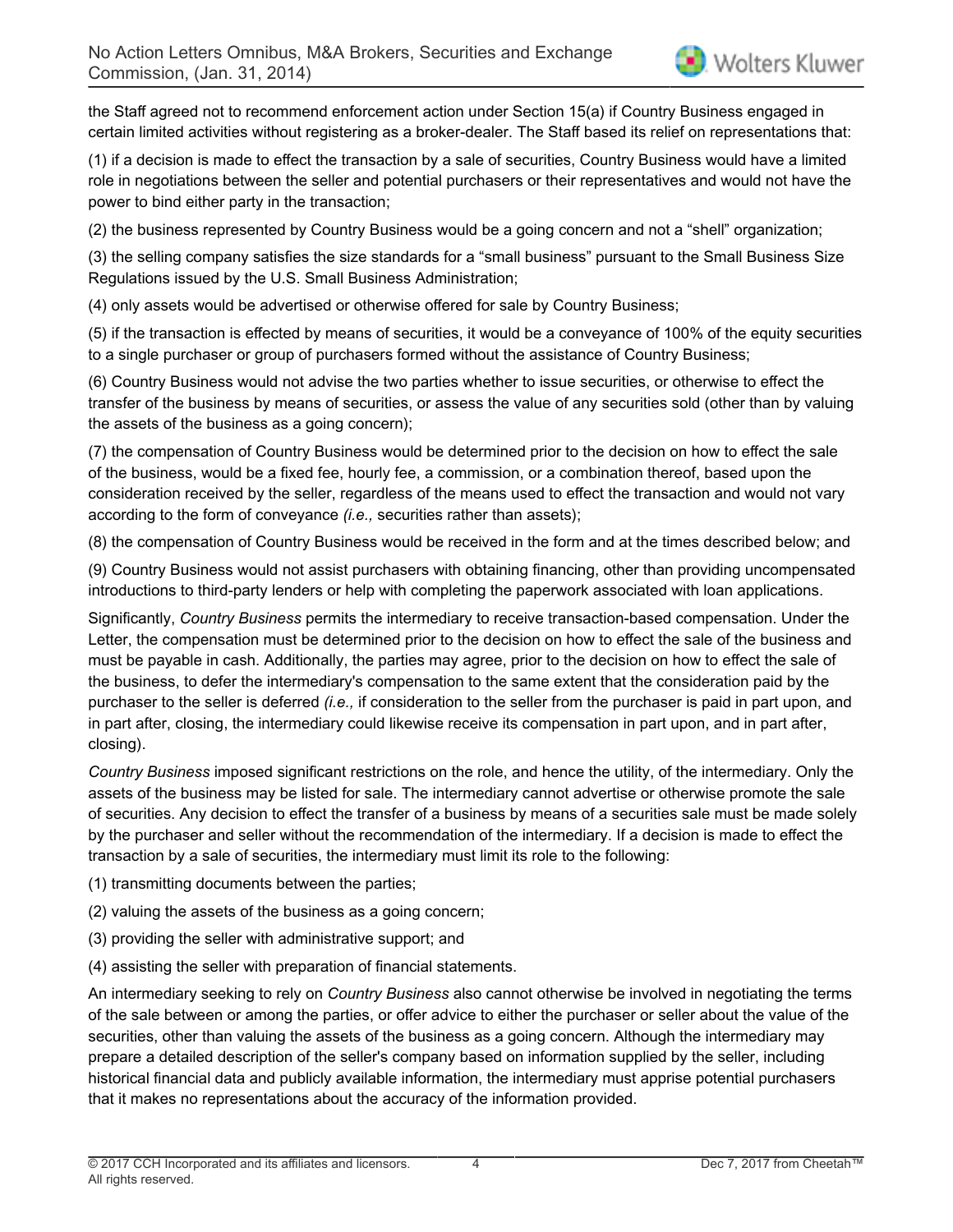*International Business Exchange Corporation,* which was issued 20 years earlier, differed from *Country Business* in two significant ways. First, it did not include any reference to the size of the business being sold but excluded only entities that are not closely held. Second, *International Business Exchange Corporation* did not require that a compensation determination be made prior to determining the structure of the transaction, but only that

<span id="page-4-0"></span>compensation not vary by the type of transaction. <sup>[\[8\]](#page-8-7)</sup>

A person seeking to rely on the Letters cannot engage in negotiations on behalf of a client, advise the client whether to issue securities, or assess the value of any securities sold. Transactions are limited to the sale of 100% of the equity of the company to be acquired. Moreover, the Letters leave unclear whether alternative fee

<span id="page-4-1"></span>arrangements are permissible in connection with the sale of larger businesses. <sup>[\[9\]](#page-8-8)</sup> Finally, transaction size limits and the seemingly arbitrary distinction between asset sales and securities transactions may have unintended consequences. Among other things:

• The limitations on the size of the transaction may preclude certain intermediaries from participating in transactions that may impact the greatest number of employees and potentially have the greatest economic impact, as well as in the large number of transactions that may fall short of the 100% equity requirement but nonetheless involve a change in control. Although parties to larger transactions may wish to select from the wide array of services offered by sophisticated investment bankers that are registered broker-dealers, we do not believe that buyers or sellers in large transactions should be unduly restricted in their choice of an intermediary.

• An intermediary may seek to limit its participation to transactions involving the sale of assets, rather than securities transactions, to avoid violation of broker registration requirements. However, a securities transaction may be of greater benefit to the buyer and/or seller for tax reasons, or may permit a higher sales price than if the transaction does not involve the transfer of securities. Even when a transaction is structured as a sale of assets, the issuance of promissory notes in connection with the transaction may, depending on the terms of those notes and the holders, result in the unintended consequence of a securities transaction having been effected. It is important for an intermediary to be able to provide assistance as needed in these transactions, regardless of how the principals determine to structure the transaction.

## **Request for Relief**

As noted above, we request assurance that the Staff would not recommend enforcement action to the Commission under Section 15(a) of the Exchange Act if an M&A Broker (as defined below) were to effect securities transactions in connection with the transfer of ownership of a privately held company under the terms and conditions described in this letter.

For purposes of the relief we request, an "M&A Broker" is:

a broker engaged in the business of effecting securities transactions solely in connection with the transfer of ownership and control of a privately-held company (as defined below) through the purchase, sale, exchange, issuance, repurchase, or redemption of, or a business combination involving, securities or assets of the company, to a buyer that will actively operate the company or the business conducted with the assets of the company. [\[10\]](#page-8-9)

<span id="page-4-2"></span>A company is a "privately-held company" if it does not have any class of securities registered, or required to be registered, with the Commission under Section 12 of the Exchange Act or with respect to which the company files, and is not required to file, periodic information, documents, or reports under Section 15(d) of the Exchange Act.

<span id="page-4-3"></span>Any privately-held company that is the subject of an M&A Transaction will be an operating company that is a going concern and not a "shell" company. [\[11\]](#page-8-10)

Based on the discussion above, the requested relief would: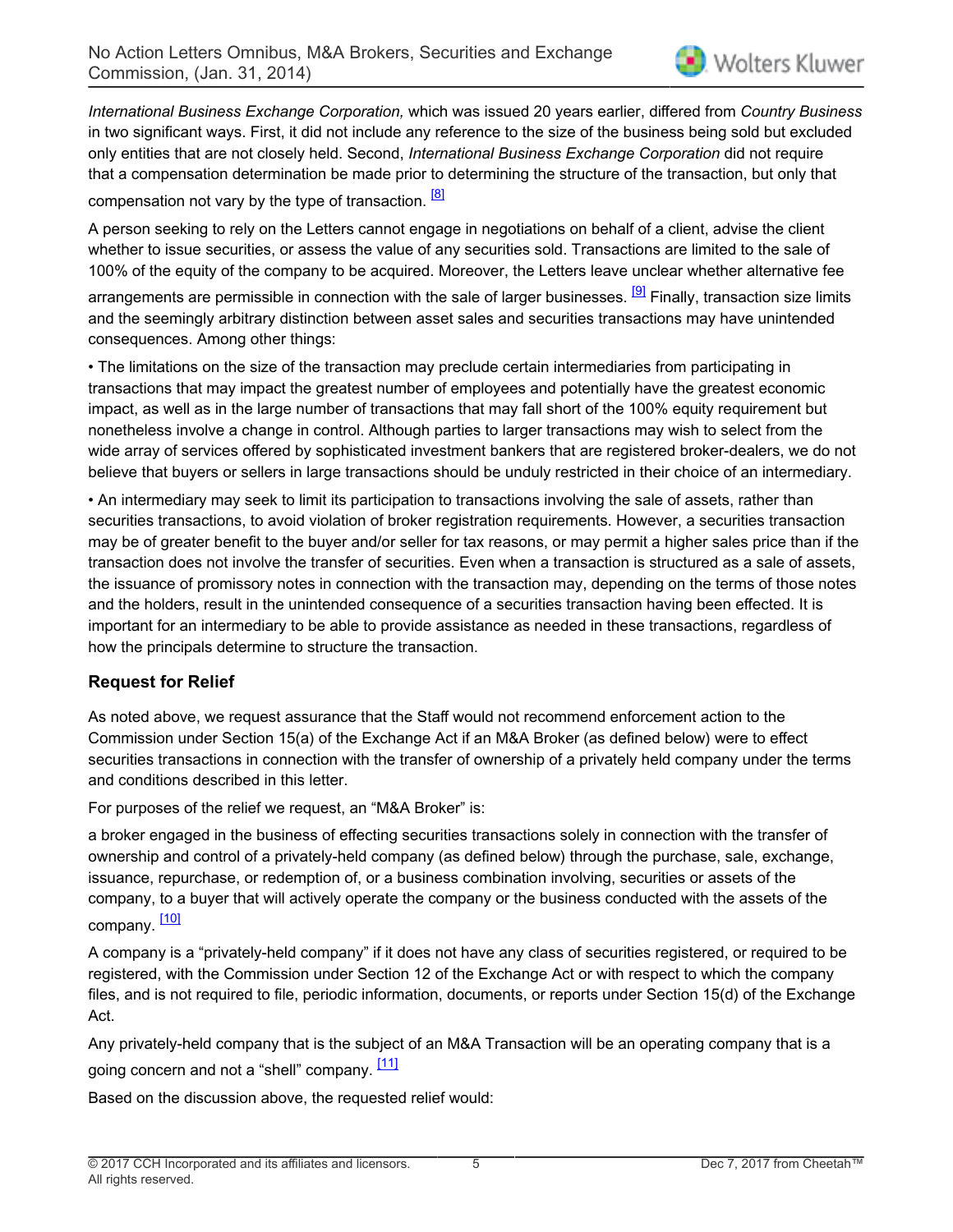1. Permit the M&A Broker to represent either the buyer or the seller of the business, or both of them, so long as the M&A Broker provides clear written disclosure to both parties as to which parties it represents and has obtained written consent from both parties to any joint representation.

2. Permit an M&A Broker to facilitate an M&A Transaction with a buyer or a group of buyers formed without the assistance of the M&A Broker that, upon completion of the M&A Transaction, will control the company or the

<span id="page-5-0"></span>business conducted with the assets of the company.  $\frac{12}{2}$  A buyer, or group of buyers collectively, would have the necessary control if it has the power, directly or indirectly, to direct the management or policies of a company, whether through ownership of securities, by contract, or otherwise. The necessary control will be presumed to exist if, upon completion of the transaction, the buyer or group of buyers has the right to vote 25% or more of a class of voting securities, has the power to sell or direct the sale of 25% or more of a class of voting securities, or, in the case of a partnership or limited liability company, has the right to receive upon dissolution or has contributed 25% or more of the capital. The buyer, or group of buyers, must actively operate the company or the business conducted with the assets of the company.

3. Permit an M&A Broker to facilitate an M&A Transaction involving the purchase or sale of a privately-held company (as defined herein), without regard to the size of the privately-held company.

4. Permit the M&A Broker to participate in M&A Transactions and allow the M&A Broker to advertise a company for sale with information such as the description of the business, general location, and price range.

5. Permit the M&A Broker to advise the parties to issue securities, or otherwise to effect the transfer of the business by means of securities, or assess the value of any securities sold.

6. Permit the M&A Broker to receive transaction based or other compensation, as agreed by the parties, in connection with an M&A Transaction.

7. Permit the M&A Broker to participate in the negotiations of the M&A Transaction.

8. Apply only in an M&A Transaction that does not involve a public offering. Any securities received by the buyer or M&A Broker in an M&A Transaction will be restricted securities within the meaning of Rule 144(a)(3) under the Securities Act of 1933 because the securities would have been issued in a transaction not involving a public offering.

Under no circumstances will an M&A Broker have custody, control, or possession of, or otherwise handle, funds or securities issued or exchanged in connection with an M&A Transaction or other securities transaction for the

<span id="page-5-1"></span>account of others. <sup>[\[13\]](#page-9-0)</sup> The requested relief would not be available in connection with an M&A Transaction that results in the transfer of interests to a passive buyer or group of passive buyers. The requested relief would also not be available in connection with an M&A Transaction in which any party to the transaction is a shell company,

<span id="page-5-2"></span>other than a business combination related shell company. <sup>[\[14\]](#page-9-1)</sup> The M&A Broker will not have the ability to bind a party to an M&A Transaction. The M&A Broker will not directly, or indirectly through its affiliates provide financing for any M&A Transaction. An M&A Broker that assists purchasers to obtain financing from unaffiliated third parties must comply with all applicable legal requirements, including, as applicable, Regulation T (12 CFR 220 et seq.), and must disclose any compensation in connection with the financing in writing to the client. Finally, any offering or sale in connection with an M&A Transaction will be conducted in compliance with an applicable exemption from registration under the Securities Act. The requested relief would not be available if the M&A Broker (and, if the M&A Broker is an entity, any officer, director or employee of the M&A Broker): (i) has been barred from association with a broker-dealer by the Commission, any state or other U.S. jurisdiction or any selfregulatory organization; or (ii) is suspended from association with a broker-dealer.

## **Conclusion**

Based upon the foregoing, we request assurance that the Staff would not recommend enforcement action with respect to the M&A Broker activities as described in this letter.

#### Sincerely,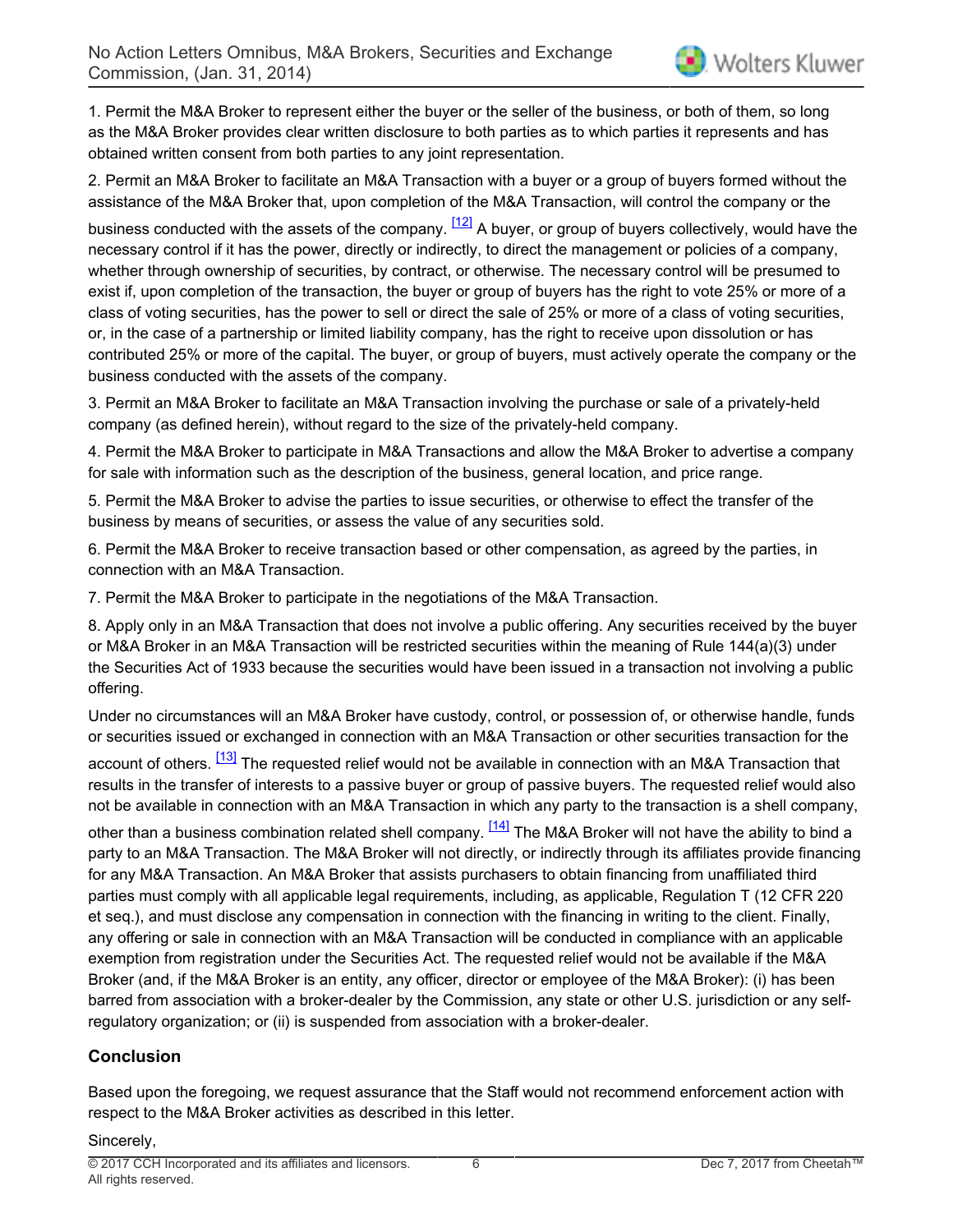

/s/ Faith Colish, Esq., Carter Ledyard & Milburn LLP /s/ Martin A. Hewitt, Esq., Attorney at Law /s/ Eden L. Rohrer, Esq., Crowell & Moring LLP /s/ Linda Lerner, Esq., Crowell & Moring LLP /s/ Ethan L. Silver, Esq., Carter Ledyard & Milburn LLP /s/ Stacy E. Nathanson, Esq., Crowell & Moring LLP

## **[STAFF REPLY LETTER]**

January 31, 2014

Faith Colish, Esq., Carter Ledyard & Milburn LLP

Martin A. Hewitt, Esq., Attorney at Law

Eden L. Rohrer, Esq., Crowell & Moring, LLP

Linda Lerner, Esq., Crowell & Moring, LLP

Ethan L. Silver, Esq., Carter Ledyard & Milburn LLP

Stacy E. Nathanson, Esq., Crowell & Moring, LLP

#### **RE: M& A Brokers**

Dear Ms. Colish, Mr. Hewitt, Ms. Rohrer, Ms. Lerner, Mr. Silver and Ms. Nathanson:

In your letter dated January 31, 2014, you requested assurances that the Division of Trading and Markets would not recommend enforcement action to the Commission under Section 15(a) of the Securities Exchange Act of 1934 ("Exchange Act") if an "M&A Broker" (as that term is defined below) were to engage in the activities described in your letter in connection with the purchase or sale of a privately-held company without registering as a broker-dealer pursuant to Section 15(b) of the Exchange Act.

Based on the facts and representations in your request (in particular those described below), and without necessarily agreeing with your analysis, the Division would not recommend enforcement action to the Commission under Section 15(a) of the Exchange Act if an M&A Broker were to effect securities transactions in connection with the transfer of ownership of a privately-held company under the terms and conditions described in your letter without registering as a broker-dealer pursuant to Section 15(b) of the Exchange Act. Different facts and circumstances may cause us to reach a different conclusion. The relief in this letter is limited solely to the transactions described in your letter.

An "M&A Broker" for purposes of this letter is a person engaged in the business of effecting securities transactions solely in connection with the transfer of ownership and control of a privately-held company (as defined below) through the purchase, sale, exchange, issuance, repurchase, or redemption of, or a business combination involving, securities or assets of the company, to a buyer that will actively operate the company or the business conducted with the assets of the company. A buyer could actively operate the company through the power to elect executive officers and approve the annual budget or by service as an executive or other executive manager, among other things.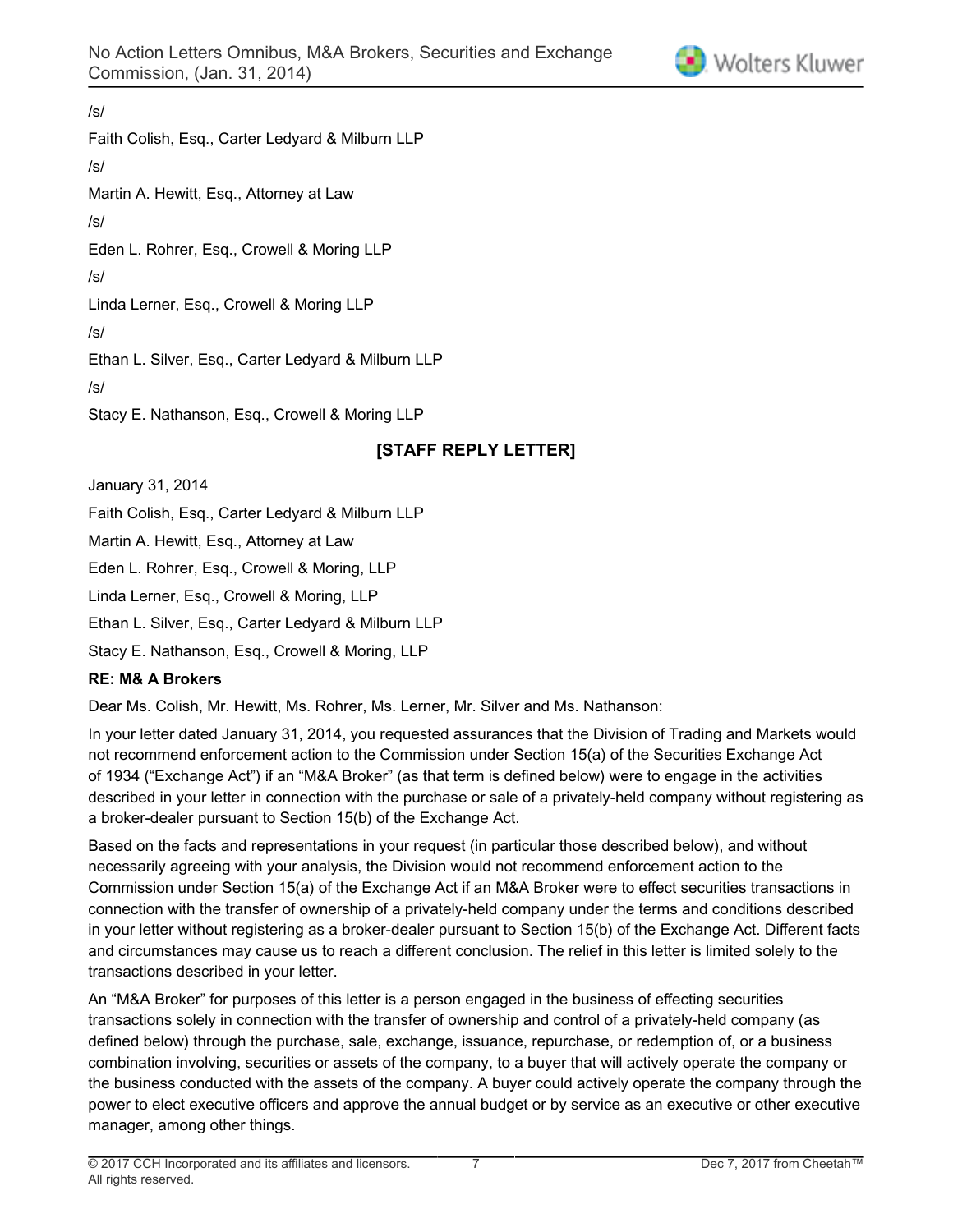A "privately-held company" for purposes of this letter is a company that does not have any class of securities registered, or required to be registered, with the Commission under Section 12 of the Exchange Act, or with respect to which the company files, or is required to file, periodic information, documents, or reports under Section 15(d) of the Exchange Act. Any privately-held company that is the subject of this letter would be an

<span id="page-7-0"></span>operating company that is a going concern and not a "shell" company. [\[1\]](#page-9-2)

You requested relief on behalf of M&A Brokers that facilitate mergers, acquisitions, business sales, and business combinations (together, "M&A Transactions") between sellers and buyers of privately-held companies, without regard to the size of the privately-held companies. Your letter contemplates that the M&A Broker may advertise a privately-held company for sale with information such as the description of the business, general location, and price range.

In issuing this letter, we note in particular your representations that:

1. The M&A Broker will not have the ability to bind a party to an M&A Transaction.

2. An M&A Broker will not directly, or indirectly through any of its affiliates, provide financing for an M&A Transaction. An M&A Broker that assists purchasers to obtain financing from unaffiliated third parties must comply with all applicable legal requirements, including, as applicable, Regulation T (12 CFR 220 *et seq.),* and must disclose any compensation in writing to the client.

3. Under no circumstances will an M&A Broker have custody, control, or possession of or otherwise handle funds or securities issued or exchanged in connection with an M&A Transaction or other securities transaction for the account of others.

4. No M&A Transaction will involve a public offering. Any offering or sale of securities will be conducted in compliance with an applicable exemption from registration under the Securities Act of 1933 ("Securities Act"). No party to any M&A Transaction will be a shell company, other than a business combination related shell company. [\[2\]](#page-9-3)

<span id="page-7-1"></span>5. To the extent an M&A Broker represents both buyers and sellers, it will provide clear written disclosure as to the parties it represents and obtain written consent from both parties to the joint representation.

6. An M&A Broker will facilitate an M&A Transaction with a group of buyers only if the group is formed without the assistance of the M&A Broker.

7. The buyer, or group of buyers, in any M&A Transaction will, upon completion of the M&A Transaction, control and actively operate the company or the business conducted with the assets of the business. A buyer, or group of buyers collectively, would have the necessary control if it has the power, directly or indirectly, to direct the management or policies of a company, whether through ownership of securities, by contract, or otherwise. The necessary control will be presumed to exist if, upon completion of the transaction, the buyer or group of buyers has the right to vote 25% or more of a class of voting securities; has the power to sell or direct the sale of 25% or more of a class of voting securities; or in the case of a partnership or limited liability company, has the right to receive upon dissolution or has contributed 25% or more of the capital. In addition, the buyer, or group of buyers, must actively operate the company or the business conducted with the assets of the company.

8. No M&A Transaction will result in the transfer of interests to a passive buyer or group of passive buyers.

9. Any securities received by the buyer or M&A Broker in an M&A Transaction will be restricted securities within the meaning of Rule 144(a)(3) under the Securities Act of 1933 because the securities would have been issued in a transaction not involving a public offering.

10. The M&A Broker (and, if the M&A Broker is an entity, each officer, director or employee of the M&A Broker): (i) has not been barred from association with a broker-dealer by the Commission, any state or any self-regulatory organization; and (ii) is not suspended from association with a broker-dealer. This staff position is limited to the registration requirements of Section 15(a) of the Exchange Act. Other provisions of the federal securities laws, including but not limited to the anti-fraud provisions, continue to apply. The staff expresses no view with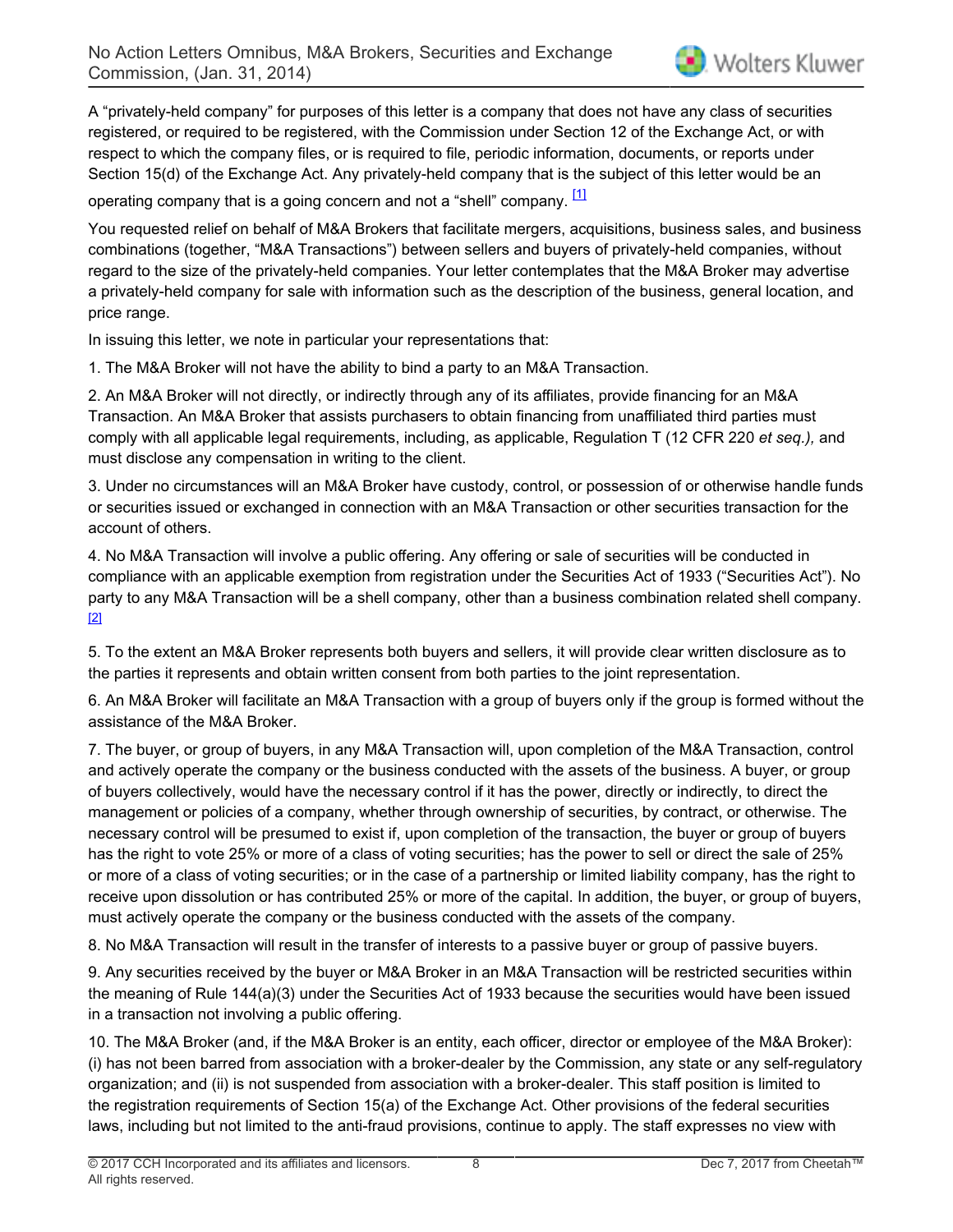respect to any other questions raised by an M&A Transaction, including, but not limited to, the applicability of other federal or state laws to the operation of M&A Brokers.

If you have any questions regarding this letter, please call Joseph Furey, Joanne Rutkowski, Darren Vieira, or me at (202) 551-5550.

Sincerely,

/s/

David W. Blass

Chief Counsel and Associate Director

#### **Footnotes**

- <span id="page-8-0"></span>[1](#page-1-0) *See, e.g.,* Barbara Black, *"Is Stock a Security?—A Criticism of the Sale of Business Doctrine in Securities Fraud Litigation,"* (1983), Pace Law Faculty Publications 8; *available at http://digitalcommons.pace.edu/lawfaculty/8*.
- <span id="page-8-1"></span>[2](#page-1-1) 471 U.S. 681 (1985).
- <span id="page-8-2"></span>[3](#page-1-2) 471 U.S. 701 (1985).
- <span id="page-8-3"></span>[4](#page-1-3) A person that is in the business of effecting the sale of operating businesses through the sale of securities would need to be a member of a national securities association. *See* Exchange Act Sections 15(b)(8) and (9). At present, the only registered national securities association is the Financial Industry Regulatory Authority ( "FINRA"). If the person in question is an individual, he or she could become registered as a representative of a FINRA member, provided that the FINRA member was engaged to effect the sale.
- <span id="page-8-4"></span>[5](#page-2-0) This information and related documentation is commonly prepared for management or tax purposes, rather than for presentation to prospective buyers.
- <span id="page-8-5"></span>[6](#page-2-1) This and other concerns related to unregistered "finders" were discussed at length in the American Bar Association Report and Recommendation of the Task Force on Private Placement Broker-Dealers, dated June 20,2005.
- <span id="page-8-6"></span>[7](#page-2-2) The states will still have all the registration and enforcement tools presently available to them, and we note that historically there has been little need for state regulatory intervention in these transactions. In addition, we are seeking relief from registration under Section 15 only. The other provisions of the federal securities laws, including the anti-fraud provisions, will of course continue to apply.
- <span id="page-8-7"></span>[8](#page-4-0) Although *Country Business* is silent in this regard, it is generally viewed as modifying *International Business Exchange Corporation* in those respects.
- <span id="page-8-8"></span>[9](#page-4-1) The Letters have created ambiguity about permissible compensation arrangements. *International Business Exchange Corporation* permits the receipt of commissions, but it does not explicitly permit alternative fee arrangements like hourly fees or fixed fees. In contrast, *Country Business* explicitly permits a range of fee arrangements, including commissions and alternative fee arrangements, but only in the context of the sale of small businesses.
- <span id="page-8-9"></span>[10](#page-4-2) An M&A Broker may be involved as well in the purchase, sale, exchange, issuance, repurchase, or redemption of, or a business combination involving, only assets of the company. Absent a securities transaction, those activities would not require broker-dealer registration.
- <span id="page-8-10"></span>[11](#page-4-3) A "shell" company is one that: (1) has no or nominal operations; and (2) has: (i) no or nominal assets; (ii) assets consisting solely of cash and cash equivalents; or (iii) assets consisting of any amount of cash and cash equivalents and nominal other assets. *See* Securities Act Rule 405(i). In this context, a "going concern" need not be profitable, and could even be emerging from bankruptcy, so long as it has actually been conducting business, including soliciting or effecting business transactions or engaging in research and development activities.
- <span id="page-8-11"></span>[12](#page-5-0) Such role could be fulfilled through the power to elect executive officers and approve the annual budget, or by service as an executive or other executive manager.